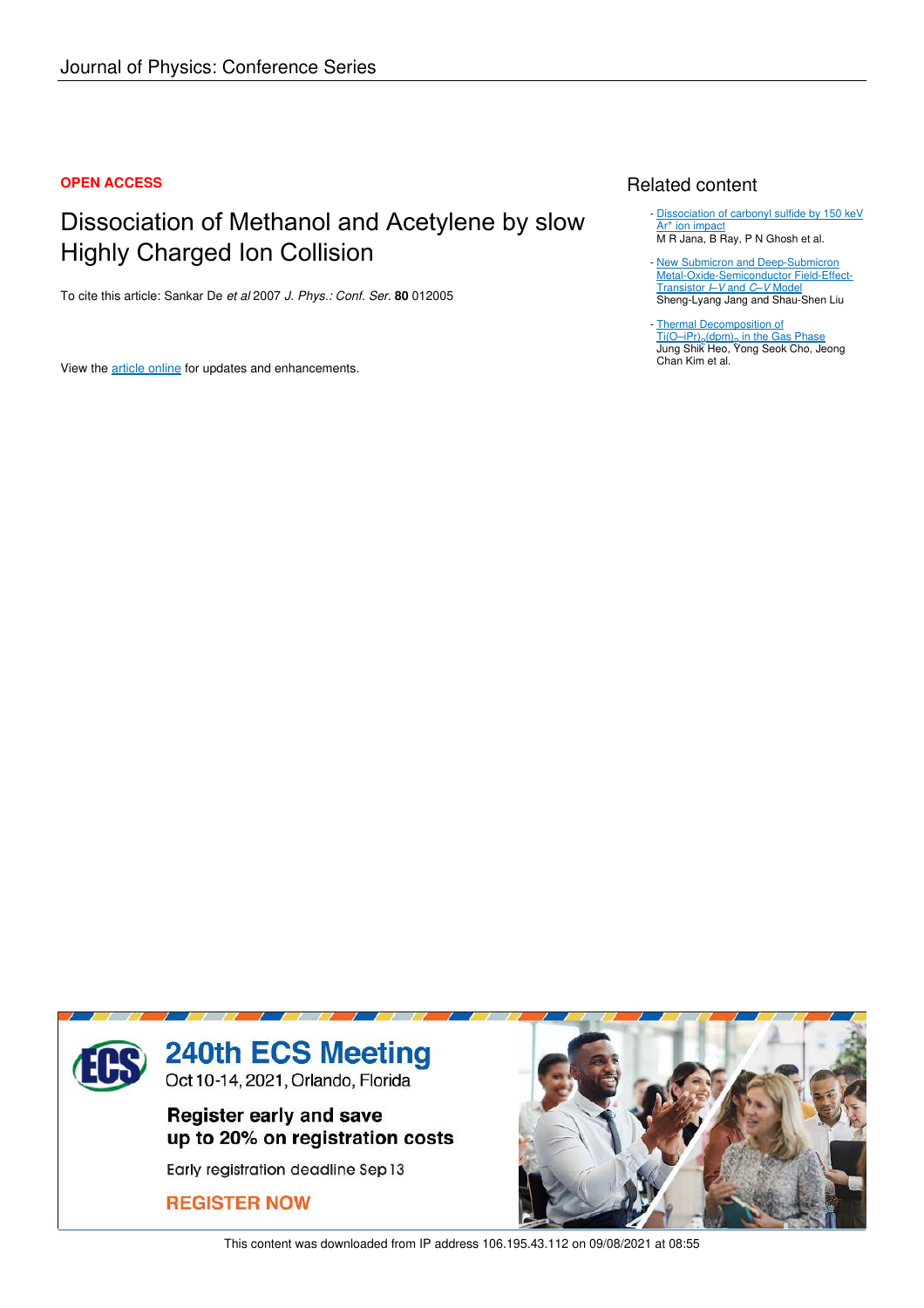Journal of Physics: Conference Series **80** (2007) 012005 doi:10.1088/1742-6596/80/1/012005

# Dissociation of Methanol and Acetylene by slow Highly Charged Ion Collision

## Sankar De  $^{1,2}$ , Jyoti Rajput  $^{1}$ , A Roy  $^{1}$ , R Ahuja  $^{1}$ , P N Ghosh  $^{2}$  and  $C P$  Safvan<sup>1</sup>

<sup>1</sup> Inter-University Accelerator Centre, Aruna Asaf Ali Marg, Post Box - 10502, New Delhi -110067, India

 $^{\rm 2}$  Department of Physics, University of Calcutta, 92, Acharya Prafulla Chandra Road, Kolkata - 700009, India

E-mail: sankarde@gmail.com

#### Abstract.

We report here the results of dissociation of multiple charged methanol and acetylene molecules in collision with 1.2 MeV  $Ar^{8+}$  projectiles. We observed a wide range of dissociation products from the TOF spectrum starting from undissociated molecular ions, fragments losing an hydrogen atom due to breakage of C–H and/or O–H bonds, to complete rupture of C–C and C–O skeletons for the respective molecules. From the coincidence map of the fragments, we could separate out the different dissociation channels between carbon and oxygen ionic fragments as well as complete two-body dissociation events. The most striking feature in the breakup of CH<sub>3</sub>OH is the formation of  $H_2^+$  and  $H_3^+$  due to intramolecular rearrangement of the C–H bonds within the methyl group. In dissociative ionization studies of  $C_2H_2$ , we observed a diatom-like behaviour of the C–C charged complex as evidenced from the measured slopes of the coincidence islands for carbon atomic charged fragments and theoretical values determined from the charge and momentum distribution of the correlated particles. The shape and orientation of the islands give further information about the momentum balance in the fragmentation process in two-body dissociation.

#### 1. Introduction

Study of the dynamics of formation and subsequent dissociation of multiply charged molecules produced by collision with highly charged atomic ions (HCI) have been an active field of research in the last decade [1]. The field of ion-molecule fragmentation using polyatomic molecules is not much studied probably due to the complex nature of the analysis arising from different dissociation pathways of the multiply charged molecular ions formed. Recently, with the extensive use of multihit coincidence methods employing a position sensitive time-of-flight (TOF) measurement system, HCI impact studies on polyatomic molecules has gained momentum [2, 3, 4, 5].

We choose simple polyatomic species containing methyl group in order to observe the dynamics of the hydrogen atoms within the multiply charged parent molecular ion that leads to bond rearrangement or proton migration products. In the present study, we have chosen methanol as the first step of our investigation of characteristic ejection of diatomic and triatomic hydrogen molecular ions from hydrocarbon molecules induced by intense HCI-induced fields.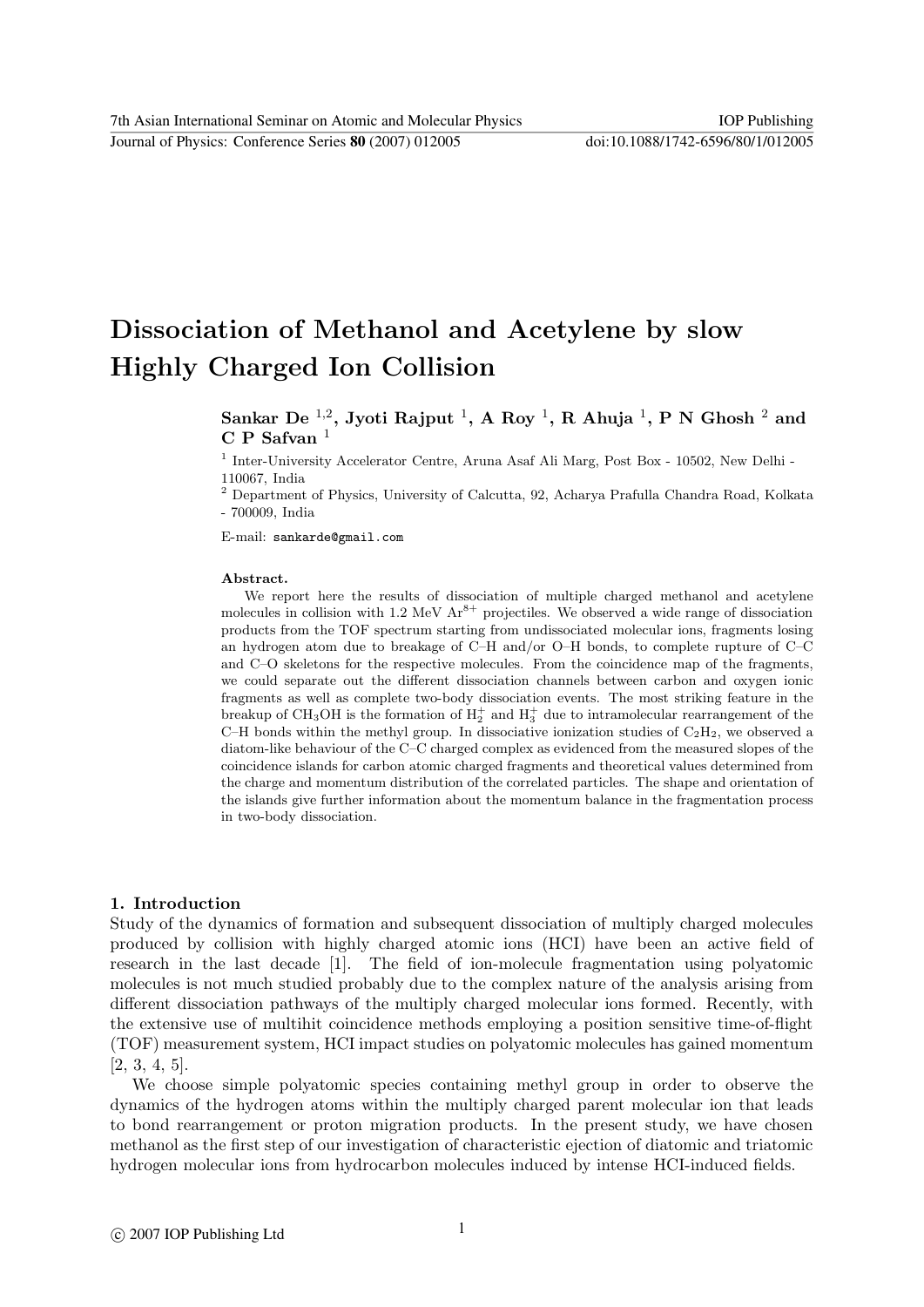| 7th Asian International Seminar on Atomic and Molecular Physics | <b>IOP</b> Publishing             |
|-----------------------------------------------------------------|-----------------------------------|
| Journal of Physics: Conference Series 80 (2007) 012005          | doi:10.1088/1742-6596/80/1/012005 |

Dissociative studies of multiple charged acetylene in collision with highly charged ions are rare. So far dissociative studies of low energy proton impact on  $C_2H_2$  [6] have only been done. The authors have measured the total and differential cross sections for various electron capture and ionization channels but no analysis was done on two-particle correlations. A detail study of the coincidence map, especially in the case of polyatomic molecules like acetylene, is very much needed to gain knowledge on multi-particle fragmentation dynamics induced by HCI impact.

#### 2. Experimental details

Details of the experimental apparatus for molecular fragmentation studies has been described elsewhere [7]. Here we shall only give a brief account of the setup. The experiment has been carried out in the Low Energy Ion Beam Facility (LEIBF) of Inter-University Accelerator Centre (IUAC), New Delhi, India. In the experiment, 1.2 MeV  $Ar^{8+}$  projectiles produced from the electron cyclotron resonance (ECR) ion source were transported to the collision chamber where they interact with the target molecules effusing from a needle at right angle to the ion beam. Methanol molecules reach the needle through a clean vacuum line degassed by means of several freeze-pump-thaw cycles. The all metal gas line with the fine control valve was kept warm to avoid condensation of the vapours. Typical operating pressures were in the range of  $7 \times 10^{-7}$ Torr whereas the ultra high vacuum chamber was kept at a base pressure of  $9 \times 10^{-8}$  Torr. The dissociated fragments were extracted from the interaction region into the linear, two-field time-of-flight mass spectrometer (TOFMS) by applying a uniform electric field perpendicular to both the ion beam and molecular gasjet. At the end of TOFMS, the dissociation products were detected by a position sensitive micro-channel plate (MCP) detector. Ejected electrons were extracted in the opposite direction of TOFMS and detected by a Channeltron detector which gives the trigger for starting the coincidence data acquisition. The stop signals from the MCP were recorded after proper amplification and discrimination from noise using standard nuclear electronics used for fast pulses. The TOF spectrum is acquired in the multi-hit mode by a CAMAC-based time-to-digital converter (TDC) interfaced to a computer where several fragment ions were recorded in coincidence to obtain information on correlated dissociation products.

#### 3. Dissociation of methanol

#### 3.1. Time-of-flight spectrum

From the TOF spectrum (figure 1) of methanol molecules, we observe a wide range of dissociation products starting from undissociated molecular ion  $(\text{CH}_3\text{OH}^+)$ , fragments losing a hydrogen atom in steps due to breakage of C–H and O–H bonds  $(CH_2OH^+$ , CHOH<sup>+</sup>, COH<sup>+</sup>, CO<sup>+</sup>) keeping the C–O part intact, to complete rupture of C–O skeleton producing charged atomic species like  $C^{q+}$  and  $O^{q+}$  where q varies from 1 to 3. One can also take a note of the relative intensities of the m/q peaks from 28 to 32 in the TOF spectrum. From the highest count of  $CO<sup>+</sup>$ , we can infer that a large number of multiply charged parent molecules looses all its  $C<sup>-</sup>$ H and O–H bonds rather than step by step bond cleavage. It also shows that loss of all the hydrogen atoms from the methyl group is preferred over the O–H bond cleavage. Probability of one proton loss from the  $CH_3$  group is more than loss of two, although intensity is maximum when all the C–H bonds are broken. Another striking feature in the TOF spectrum is the detection of hydrogen molecular ions at  $m/q = 2$  and 3, origin of those will be described later.

To closely investigate the branching ratios of the different fragmentation channels and identify the two-body and three, four or many-body dissociation pathways, we have generated a 'coincidence map' from the offline analysis of the acquired multi-hit data. This map is a 2D spectrum between the TOF of the first fragment ion versus that of the second. It is a useful tool for the identification and separation of multi-particle events representing inter-particle correlations.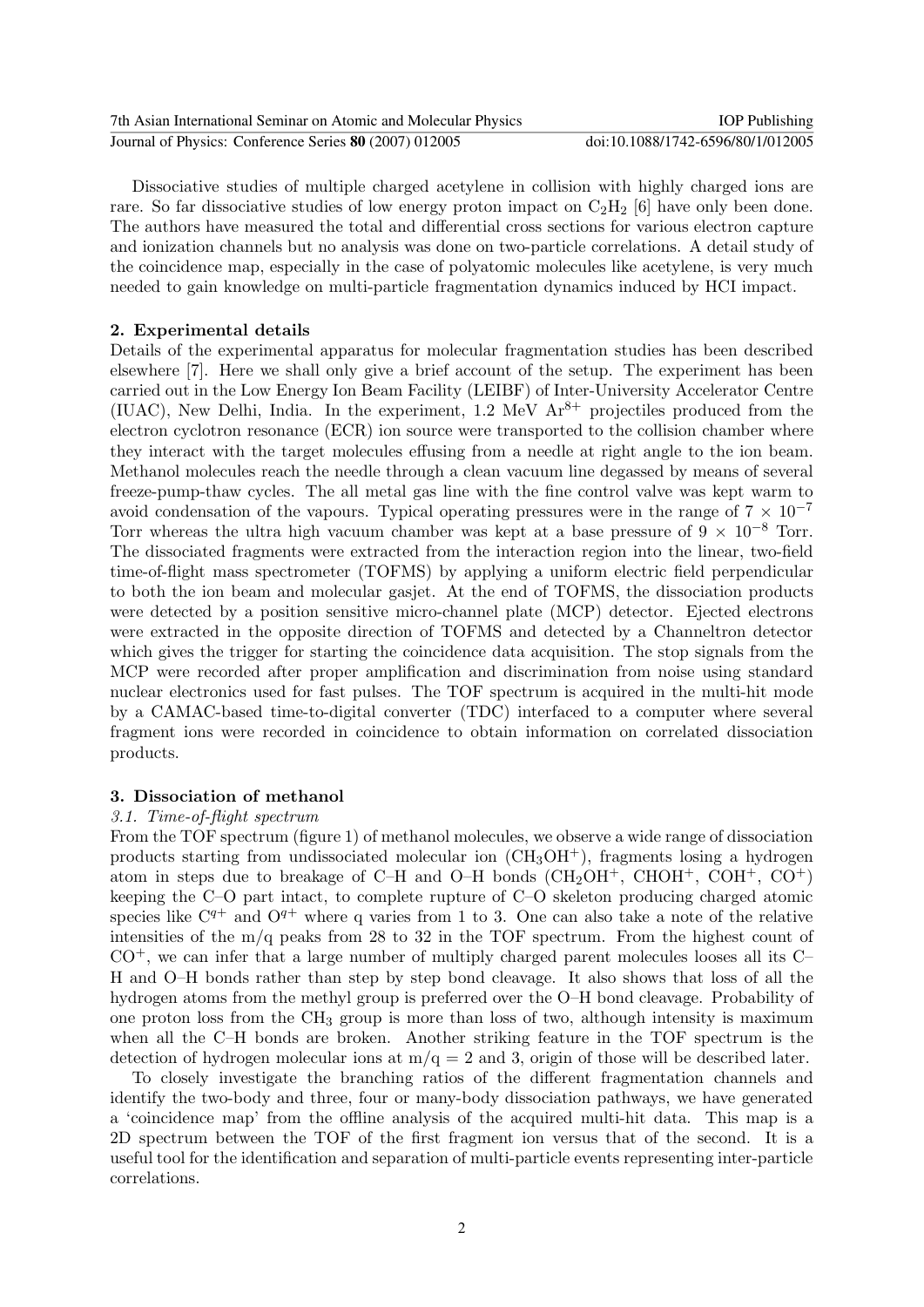

Figure 1. Mass calibrated TOF spectrum of dissociative products of CH3OH.



Figure 2. Mass calibrated TOF spectrum of dissociative products of  $C_2H_2$ .

#### 3.2. Coincidence map

In the 2-dimensional coincidence map (figure 3), we had separated out the different dissociation channels corresponding to  $C^{q+}$  (q = 1 – 3) and  $O^{p+}$  (p = 1 – 3) fragments produced from complete rapture of C–O skeleton. Even two-body, three-body and four-body dissociation events such as:

$$
CH_3OH^{2+} \rightarrow CH_3^+ + OH^+ \tag{1}
$$

$$
CH_3OH^{2+} \rightarrow CH_2^+ + OH^+ + \mathbf{H}
$$
 (2)

$$
CH_3OH^{2+} \rightarrow CH^+ + OH^+ + 2H \tag{3}
$$

respectively are observed where the C–O bond is broken keeping the OH part intact with the loss of hydrogen at every step. For more than two-body events the missing fragments (i.e. the ones that are in **boldface** in the equations) are either undetected neutrals or  $H^+$  ions detected as a third or fourth hit in the MCP.

Concentrating on a specific area of the coincidence map, we observed different fragmentation pathways leading to the breakage of one or many of the C–H bonds or the O–H bond in the multiply ionized methanol resulting in the formation of  $H^+$ ,  $H_2^+$  and  $H_3^+$ . There are three twobody Coulomb explosion processes that form hydrogen atomic and molecular ions from doubly charged methanol:

$$
CH_3OH^{2+} \rightarrow H^+ + CH_2OH^+ \tag{4}
$$

$$
CH_3OH^{2+} \rightarrow H_2^+ + CHOH^+ \tag{5}
$$

$$
CH_3OH^{2+} \rightarrow H_3^+ + COH^+ \tag{6}
$$

It was observed that  $H_3^+$  is ejected from doubly charged methanol due to two-body fragmentation process (Eqn. 6) after intramolecular bond rearrangement has taken place in the methyl group of the molecule. But  $H_2^+$  is formed due to both two-body (Eqn. 5) and three-body

$$
CH_3OH^{2+} \rightarrow H_2^+ + COH^+ + \mathbf{H}
$$
 (7)

dissociation pathways. It should be noted that as soon as the  $O-H$  bond is disrupted and  $CO^+$ is formed neither  $H_2^+$  nor  $H_3^+$  is recorded. It seems that the formation of  $H_2^+$  and  $H_3^+$  is a delicate phenomenon which gets disturbed as soon as COH part is broken. These results have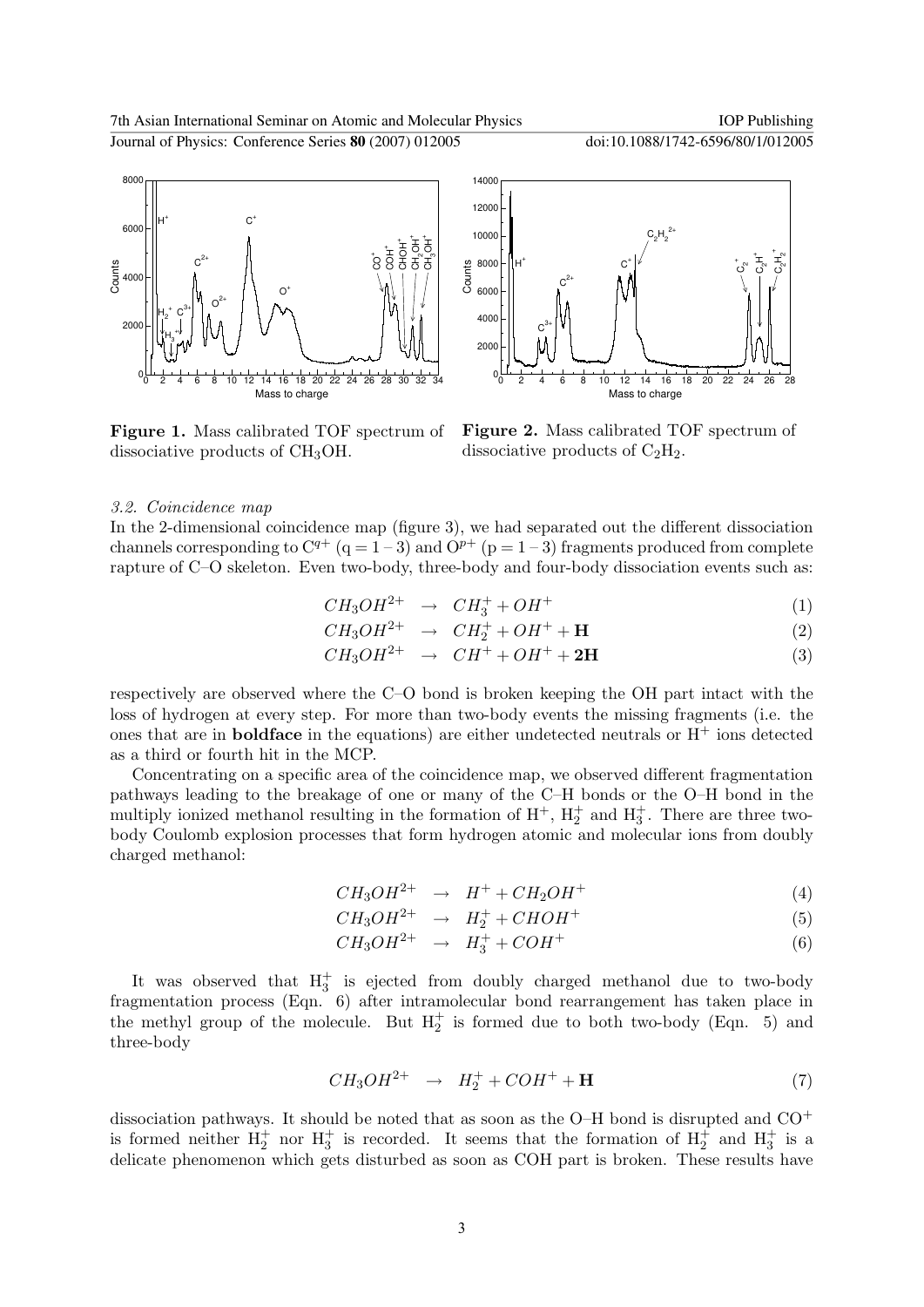been published elsewhere [8]. Other than the above mentioned two-body channel (Eqn. 4),  $H^+$ formation pathways are through many-body processes:

$$
CH_3OH^{2+} \rightarrow H^+ + CHOH^+ + \mathbf{H}
$$
 (8)

$$
CH_3OH^{2+} \rightarrow H^+ + COH^+ + 2H \tag{9}
$$

$$
CH_3OH^{2+} \rightarrow H^+ + CO^+ + 3H \tag{10}
$$

#### 4. Dissociation of acetylene

#### 4.1. Time-of-flight spectrum

The dissociation products observed from the TOF spectrum (figure 2) of acetylene molecules shows undissociated molecular ions like  $C_2H_2^+$  and doubly ionized  $C_2H_2^{2+}$ . The spectrum further shows  $C_2H^+$  and  $C_2^+$  fragments produced after loosing hydrogen atoms due to the breakage of C–H bonds keeping the C–C triple bond intact. Even complete rupture of C–C and C–H skeleton producing charged atomic species like  $H^+$  and  $C^{q+}$  where q varies from 1 to 3 are also observed. Existence of stable dication  $C_2H_2^{2+}$  hints at the metastability of such ionic species. Coulomb explosion of highly charged parent molecular ions give rise to large kinetic energy releases of charged atomic fragments. As an example, the splitting of carbon and hydrogen atomic fragments into double peaks demonstrate that these ions were expelled with a relatively large kinetic energy in the forward and backward directions to the detector. A shoulder on the higher mass side of  $m/q = 13$  is a signature of the broad CH<sup>+</sup> peak produced from different breakup channels. The other interesting feature in the TOF spectrum is the width of the  $C_2H^+$ peak which is broader than its nearest neighbours,  $C_2H_2^+$  and  $C_2^+$ . A broad peak of  $C_2H^+$  exhibits a relatively larger kinetic energy distribution than  $C_2^+$ .  $C_2H^+$  is formed from complete two-body breakup  $(C_2H^+ + H^+)$  where  $H^+$  and  $C_2H^+$  takes away equal and opposite momentum. In case of  $C_2^+$ , two H<sup>+</sup> fragments break away with equal momentum from the two opposite sides of the linear molecule leaving the inner  $C_2^+$  part typically at rest. As a result, this peak narrows down due to less energy imparted to the central C–C moiety.

#### 4.2. Coincidence map

From figure 4, we had separated out correlations between different dissociation channels corresponding to  $C^+$ ,  $C^{2+}$  and  $C^{3+}$  fragments produced from the complete rupture of C–C triple bond. Detection of backward component of  $CH<sup>+</sup>$  in coincidence with its forward counterpart confirms that the triple bond C–C although stronger than the C–H bond can break independently leaving the C–H part intact following the two-body reaction:

$$
C_2H_2^{2+} \to CH^+ + CH^+ \tag{11}
$$

Also observed is the coincidence between  $C^+$  and  $CH^+$  which can be formed according to two dissociation pathways. One of them is from the secondary breakup of  $C_2H^+$  after a three-body reaction:

$$
C_2 H_2^{2+} \to C_2 H^{2+} + \mathbf{H} \tag{12}
$$

$$
\searrow C^+ + CH^+ \tag{13}
$$

Another pathway is through a further dissociation of  $CH^+$  into  $C^+$  following the process:

$$
C_2H_2^{2+} \to CH^+ + CH^+ \tag{14}
$$

$$
\searrow C^+ + \mathbf{H} \tag{15}
$$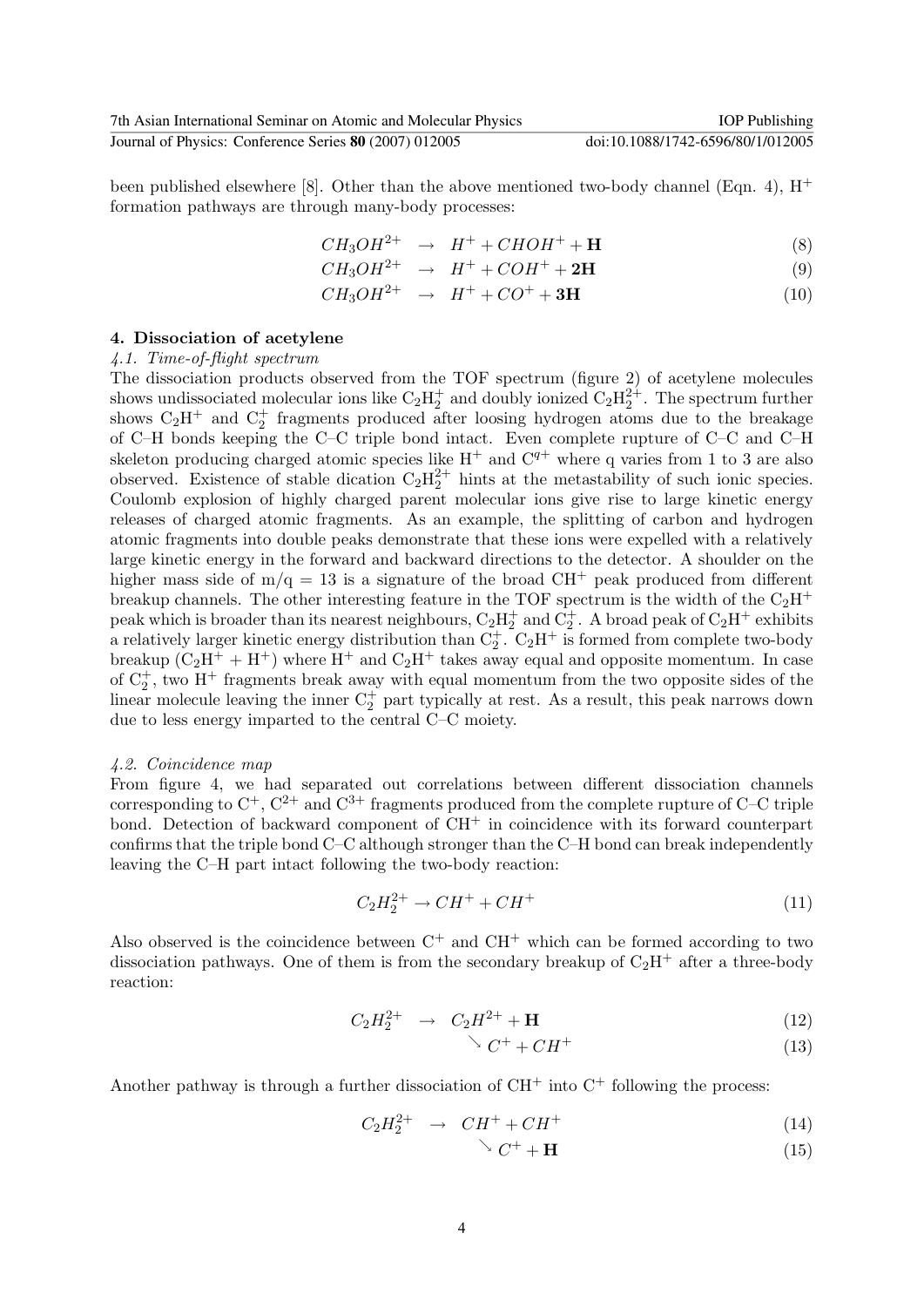



Figure 3. Coincidence map showing dissociation channels between  $C^{q+}$  (q = 1 – 3) and  $O^{p+}$  (p = 1 – 3) ions and events like  $CH_3OH^{2+} \rightarrow CH^+_{(3-n)} + OH^+$  (n = 0 – 2) + nH.

Figure 4. Coincidence map of the dissociative products of  $C_2H_2$ . Islands corresponding to different breakup channels are shown.

#### 4.3. Slope of islands in the coincidence map

The geometrical properties of an island, i.e. the shape, size and orientation, etc., contain useful information for studying the dynamics of dissociation, such as the kinetic energy release (KER) distribution, ejection direction of the dissociated fragments and the dissociation sequence. Theoretical analysis of covariance mapping in mass spectrum has shown that the structure of the island is a momentum contour [9, 10]. The length of the island reflects the kinetic energy of the ion pair and the slope gives information about the charge and momentum of the involved particles. If one or more fragments are not detected, the structure is broadened due to the momentum carried away by the undetected fragments.

The ion time-of-flight T is a linear function of the projection of the ion's initial momentum **P** along the spectrometer axis  $P_d = P$  cos  $(\theta)$ , where P is the modulus of **P** and  $\theta$  is the angle between **P** and the ion detection direction. The momentum distribution  $\Delta P_d(A^{Q+})$  for a particular  $A^{Q+}$  ion is related to the time-of-flight distribution  $\Delta T(A^{Q+})$  following the equation:

$$
\Delta P_d(A^{Q+}) = Q \,\Delta T(A^{Q+}) \tag{16}
$$

Using the above relationship, we can define a slope between the TOF distributions of correlated ionic species in the coincidence map:

$$
tan \theta = \frac{T_x}{T_y} = \frac{P_x Q_y}{P_y Q_x} \tag{17}
$$

where P and Q are the momentum and charge state of the ions displayed along the x- and y-TOF axis.

The shape of the islands gives information about the fragmentation dynamics of two-body as well as three- or many-body dissociation processes. Figure 4 shows the coincidence map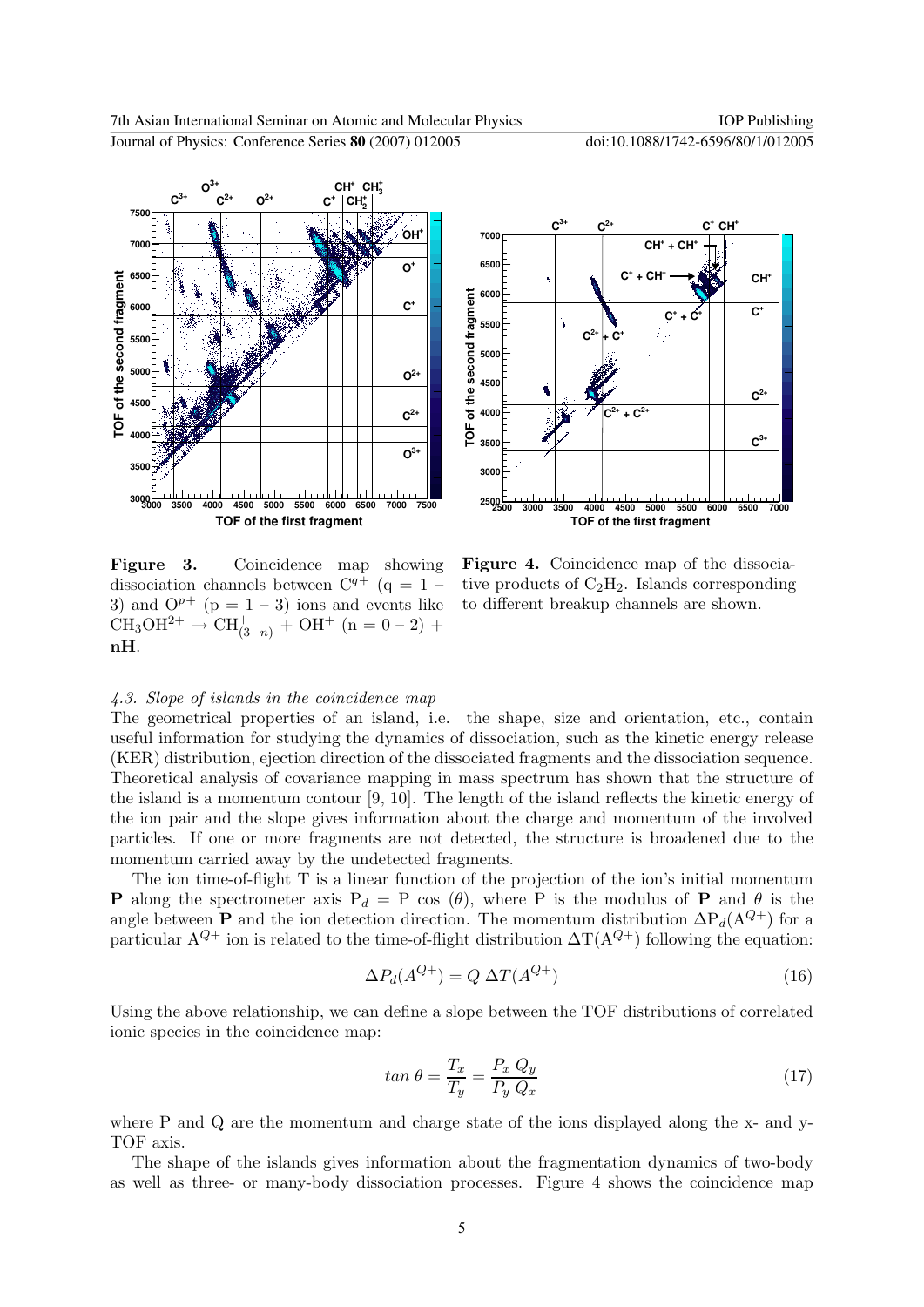corresponding to the two-body fragmentation pathway:

$$
C_2H_2^{2+} \to CH^+ + CH^+ \tag{18}
$$

Here the ions dissociate in opposite directions with equal momenta  $|P_x| = |P_y|$  and the island is aligned along  $\theta = -45^{\circ}$  or  $-1$  slope. Therefore due to conservation of momentum, complete two-body fragmentation into equally charged ions result in a narrow structure perpendicular to the diagonal. In case of a stepwise fragmentation, the measured slope is influenced by the momenta of the intermediate dissociation products [9].

We observe a slight change in slope from  $-1$  for the coincidence island between  $C^+$  and  $CH^+$ in figure 4. This deviation is due to the unaccounted momentum carried away by the undetected hydrogen fragment.

4.3.1. Measurement of slope The interpretation of peak slopes is central to the discussion of three-body; sometimes, four-body reaction mechanisms. The peaks are not lines, nor are they generally ellipses nor any figures with unique long axes of symmetry. As a result, the experimental slopes attributed to them depend on how the data are analyzed. Thissen *et. al.* [11] have shown the impossibility of defining a straightforward mathematical algorithm to derive the slope of a measured coincidence peak without already knowing the associated fragmentation pathway. To avoid this problem and to obtain information relevant for the interpretation, we have generally taken slopes as manual fits to the long straight contours.

**Table 1.** Slopes (negative) obtained for the dissociation channels due to  $C_2H_2$  breakup involving the carbon atomic charged fragments. These values were compared with that calculated from Eqn. 17 (see text).

| Dissociation      | Slope        |                   |
|-------------------|--------------|-------------------|
| products          | Expt.        | Theory            |
| $C^+ + C^+$       | 45°          | 45°               |
| $C^+ + C^{2+}$    | $65^{\circ}$ | 63.4°             |
| $C^+ + C^{3+}$    | 73°          | $71.5^\mathrm{o}$ |
| $C^{2+} + C^{2+}$ | $45^\circ$   | $45^{\circ}$      |
| $C^{2+} + C^{3+}$ | 56°          | $56^{\circ}$      |
| $C^{3+} + C^{3+}$ | 45°          | 45°               |

Table 1 lists the slopes measured for different dissociation channels involving  $C^{q+} + C^{q'+}(q, q')$  $= 1 - 3$ ) breakup for acetylene. Theoretical slopes were calculated from Eqn. 17 considering equal momenta but different charge states for the correlated carbon fragments. The experimental slopes match very well with the theoretical ones. Observing such agreement one can predict that the carbon ions are ejected with equal and opposite modulus initial momenta similar to diatomic molecules. Due to the symmetry of acetylene, the two  $H^+$  fragments might have broken away initially with equal momentum from the two opposite sides of the linear molecule leaving the inner  $C_2^{q+}$  part with minimum KER. This isolated  $C_2^{q+}$  part further dissociates in a diatom-like fashion.

#### 5. Conclusion

In this article, we have described in detail the different dissociation pathways of multiply charged methanol and acetylene molecules in collision with HCI. We observed a wide range of dissociation